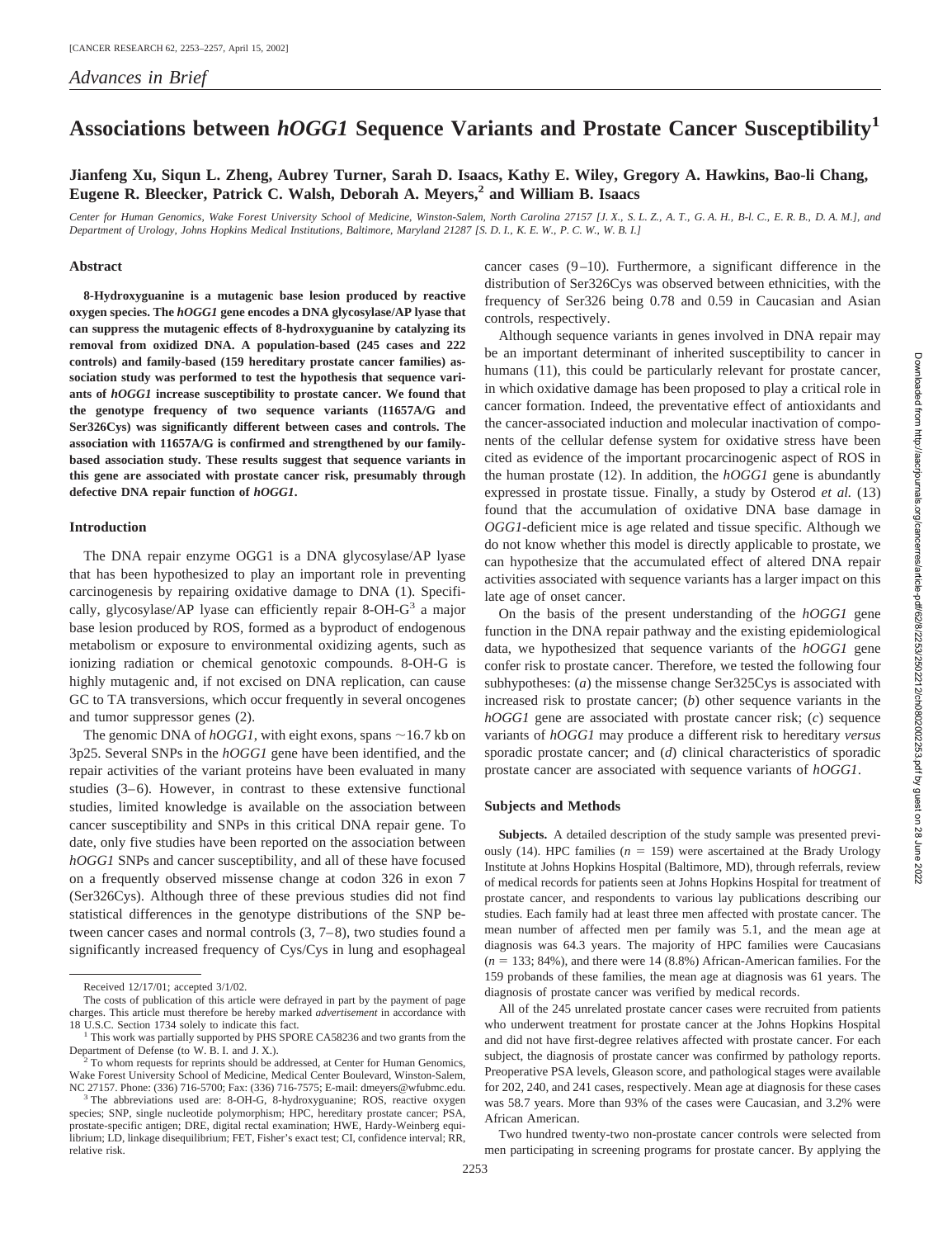| Table 1 PCR primers for the SNPs in hOGG1 gene |  |  |  |  |  |  |  |  |
|------------------------------------------------|--|--|--|--|--|--|--|--|
|------------------------------------------------|--|--|--|--|--|--|--|--|

|            |                    | $Primers^c$                  |                             |                             |  |  |
|------------|--------------------|------------------------------|-----------------------------|-----------------------------|--|--|
| $SNP^a$    | Group <sup>b</sup> | Forward                      | Reverse                     | Extension (direction)       |  |  |
| $-627T/C$  |                    | TGGTGAAGACAGGGTTCGTG         | <b>TTCTCCGAGAGCCGTTCTCC</b> | CTCCCCCGAGCCTTTGCA(R)       |  |  |
| $-23A/G$   |                    | GCATTTCCACAGCAGGCACC         | AAGGGTCGTGGTCCTTGTCTG       | CTGGGTAGGCGGGGCTACT (F)     |  |  |
| $-18G/T$   |                    | TTGTCTGGGCGGGGTCTTTG         | GGCAGGCATTTCCACAGCAG        | ATTTCCACAGCAGGCACCG(R)      |  |  |
| 2550A/C    |                    | GAGGTCGAGGCAGGCAGAT          | GGTTTCACCATGTTGGCCAG        | CTGGTCTTGAACTCCTGACC(R)     |  |  |
| 3224A/C    | 3                  | CCCCGTCTCTACTAAAAATAC        | <b>TTCACGCCATTCTCCTGCCT</b> | CGCCCACCACCACACCC(R)        |  |  |
| 3402G/A    | $\overline{c}$     | ACAGAGTGAGACTCTGTCTC         | GCCTTATGACTAACTAAGCC        | TGACTAACTAAGCCAGGAGC(R)     |  |  |
| $3574$ G/A |                    | GCAATCATGAGGCAGTGTAG         | GCTGAAATTACCAGCATGAG        | CAGCATGAGCTACCCCACC (R)     |  |  |
| 4540G/A    |                    | GAGCCATCCTGGAAGAACAG         | CTTGTGGGCCTCCTCATATG        | GGCCTCCTCATATGAGGACTCT (R)  |  |  |
| $6170$ G/C | 3                  | GCTATAAGCAAGATGCTGGC         | TGCAGTCAGCCACCTTTGAC        | AGCCACCTTTGACAGACACA(R)     |  |  |
| 6803C/G    |                    | TGCCCAACGTGACTACAGC          | GAGGTAGTCACAGGGAGGCC        |                             |  |  |
| 6876T/A    |                    | AGAGAAGTGGGGAATGGAGG         | AGAAAGGGTTCCAAAGGGCC        | AGGCTAGATGGGGCACCC (F)      |  |  |
| 6893T/C    |                    | AGAAAGGGTTCCAAAGGGCC         | AGAGAAGTGGGGAATGGAGG        | GAATGGAGGGGAAGGTGCTT (R)    |  |  |
| 7143A/G    | 3                  | CTGAACCGGGAGTTTCTCTG         | GGAAAATGCAGTGAGGAGTG        | ATGCAGTGAGGAGTGGTAGGGA (F)  |  |  |
| 9110A/G    | 4                  | TACCCAGGCTCAGCTTGCAC         | AGTCCTTCAGTAAGGATCCC        | AAGCAGTTACTGTGTGCCCA(F)     |  |  |
| 10629C/G   | 4                  | GGAGTTCCCCCTTTATAAAC         | CAAGGAACAGAAAGGATAATG       | CAGAAAGGATAATGTAGCTAGAA (R) |  |  |
| 10660A/T   |                    | <b>CTAGCTACATTATCCTTTCTG</b> | AAGCAATGGCAAGTGCAAAG        | GAGGGCAAGATGGCGGCACAT (R)   |  |  |
| 11657A/G   | 6                  | AGGTTTAGAGACAGTTCCCC         | CAAGGAAGCTCTCAAGAAGG        | CCAGGAAGGACAAGGCTCA (F)     |  |  |
| 11826A/T   |                    | AATGCCATCCTCACTGCTTC         | AGTCACTTTGCCTCCAAAGG        | TGCCTCCAAAGGCATCAGTT(R)     |  |  |

*<sup>a</sup>* Numerical values represent the position (measured in base pairs) from the transcription site. The letters represent nucleotide change.

*<sup>b</sup>* Multiplex PCR group.

<sup>*c*</sup> All have the ACGTTGGATG tag in the front, except for the SNP 6803C/G (by direct sequencing). R, reverse; F, forward.

exclusion criteria of abnormal DRE and abnormal PSA level  $(i.e., \geq 4$  ng/ml), 211 were eligible for the study. The mean age at examination was 58 years. More than 86% of the eligible controls were Caucasian and 7.1% were African American. On the basis of interviews of the subjects, we learned that 5.6% of the eligible controls had brothers or their father affected with prostate cancer.

The Institutional Review Board of Johns Hopkins University approved the protocols for subject recruitment. After each participant was guided through an informed consent process, they completed and signed a consent form as a record of this process.

**Sequencing Methods and SNP Genotyping.** SNPs information was obtained from the Celera database. All of the SNPs, except one, were genotyped using the MassARRAY system (SEQUENOM, Inc., San Diego, CA). Table 1 lists the PCR primers and extension primers for all of the SNPs. SNP Ser326Cys was genotyped using direct sequencing. Sequence reaction was run in the ABI 3700 DNA analyzer and analyzed using Sequencher computer software (Gene Codes Corporation, Ann Arbor, MI).

**Statistical Methods.** HWE tests for all SNPs and LD tests for all pairs of SNPs were performed using the method of exact tests as implemented in the Genetic Data Analysis (GDA) computer program (15). The empirical *P* were based on 10,000 replicate samples for Monte Carlo simulations.

Genotypic frequencies of each SNP were compared between cases and controls. The hypotheses of differences in genotypic frequencies (three genotypes) between cases and controls were tested using the FET. An unconditional logistic regression was used to test for association between genotypes and prostate cancer and to estimate the age-adjusted RR of risk genotypes (homozygous variant genotype *versus* homozygous wild-type genotype). ANOVA was used to test for differences in mean log PSA levels  $(log_{10}$  transformed) among men with different genotypes.

Family-based association tests were performed for a subset of SNPs in the 159 HPC families, using the FBAT software package (16). Briefly, FBAT calculates observed *S* statistics from the data, which is the linear combination of offspring genotypes and phenotypes. The distribution of the *S* statistics is generated by treating the offspring genotype data as random and conditioning the phenotypes and parental genotypes. A *Z* statistic and its corresponding *P* or an empirical  $P$  is calculated. The test for association is valid if the empirical variance is used to account for the correlation between transmissions in families when linkage is present.

All of the hypothesis tests were limited to Caucasians only, to decrease the impact of heterogeneity and potential population stratification.

#### **Results**

Eighteen *hOGG1* SNPs described in the Celera SNP database were selected for initial screening. Of these, two were not observed at all, and six were infrequently seen (the frequency of the less frequent

allele,  $< 0.05$ ) in our first 96 samples and, thus, were not further genotyped in the rest of the samples. The remaining 10 SNPs were genotyped in the total 245 sporadic cases and 222 unaffected controls. All of the 10 SNPs were in HWE ( $P < 0.05$ ), and all of the pair-wise SNPs were in strong LD  $(P < 0.00001)$  both in sporadic cases and in unaffected controls. When the genotype distributions of the 10 SNPs were compared between sporadic cases and controls (Table 2), three had differences in the genotype distributions (Ser326Cys, FET  $P = 0.055$ ; 7143A/G, FET  $P = 0.059$ ; 11657A/G, FET  $P = 0.028$ ), although only the 11657A/G reached statistical significance.

These three SNPs were then further genotyped in 159 HPC probands (Table 2). The genotype distributions of Ser326Cys and 7143A/G in the HPC probands were similar to those in the controls (FET,  $P = 0.34$  and 0.11, respectively). The distribution of 11657A/G in the HPC probands, however, was significantly different from that in the controls (FET,  $P = 0.03$ ). Exploring the data, we found a higher frequency of *CC* homozygotes for the Ser326Cys and an especially higher frequency of *GG* homozygotes for the 11657A/G and 7143A/G in cases compared with controls. For example, there were 17 *GG* homozygotes at 11657A/G among 357 sporadic or HPC probands and only one *GG* homozygote in the 187 controls, although the subject had an elevated PSA level (3.9 ng/ml). Compared with men with the *AA* genotype at 11657A/G, men with the *GG* genotype were at increased risk for prostate cancer, even after adjustment for age. The point estimate of the RR was 9.80 (95% CI, 1.25–76.92) for sporadic prostate cancer, 13.89 (95% CI, 1.57–125) for hereditary prostate cancer, and 9.80 (95% CI, 1.30–76.92) for either type of prostate cancer (Table 3). Similar results were observed for the SNP 7143A/G. For the SNP Ser326Cys, men with the *CC* genotype (Ser326) had an increased risk of prostate cancer, especially sporadic prostate cancer, compared with homozygous *GG* men (Cys326). The estimated RR was 3.23 (95% CI, 1.19–8.73), 2.07 (95% CI, 0.65–6.62), and 2.72 (95% CI, 1.17–6.32), for sporadic, hereditary, and either type of prostate cancer, respectively.

Because cases and controls may come from different genetic backgrounds, and any observed genotypic difference may reflect variation in genetic characteristics, rather than a difference directly related to the disease phenotype (*i.e.*, a population stratification effect), we performed a family-based association test to further examine the association between the sequence variants and prostate cancer risk, independent of potential population stratification. The SNPs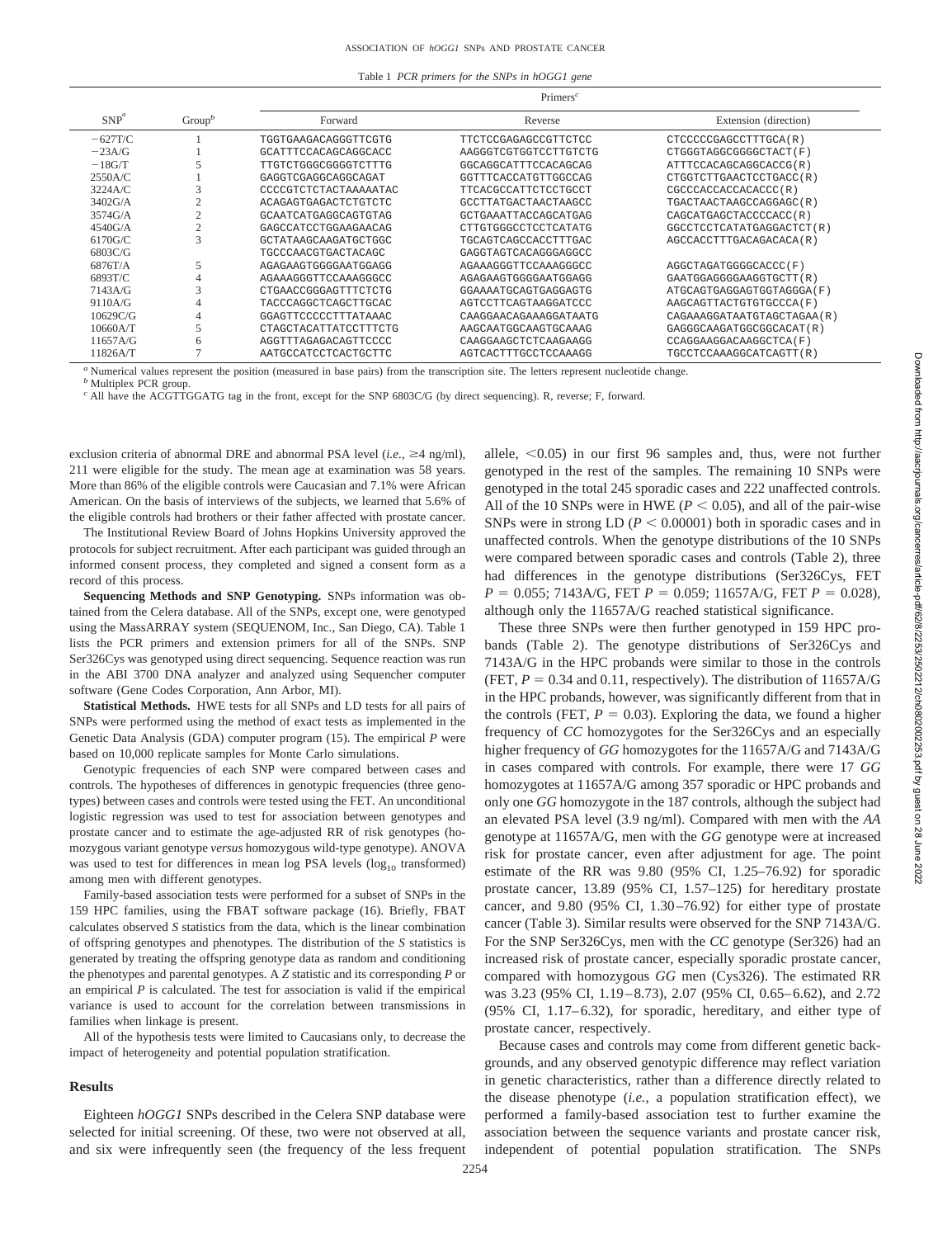Table 2 *Genotype frequencies of sequence variants of hOGG1 in cases and controls (Caucasians only)*

|                     |                       | No. of subjects $(\%)$        |                               |                            | Ps (vs. control) <sup>a</sup> |            |
|---------------------|-----------------------|-------------------------------|-------------------------------|----------------------------|-------------------------------|------------|
| <b>SNPs</b>         | Genotype              | Controls                      | Sporadic                      | <b>HPC</b>                 | Sporadic                      | <b>HPC</b> |
| 3402G/A             | AA<br>AG<br>GG        | 79 (43)<br>83 (45)<br>23(12)  | 73 (40)<br>81 (44)<br>29(16)  |                            | $N.S.^b$                      |            |
| 3574G/A             | AA<br>AG<br>GG        | 104(60)<br>58 (34)<br>11(6)   | 128 (67)<br>54 (28)<br>10(5)  |                            | N.S.                          |            |
| 6170G/C             | CC<br>CG<br>GG        | 101(58)<br>60(34)<br>13(7)    | 130(63)<br>69 (33)<br>8(4)    |                            | N.S.                          |            |
| 6803C/G (Ser326Cys) | CC<br>CG<br>GG        | 96(55)<br>63(36)<br>15(9)     | 122(61)<br>71 (36)<br>6(3)    | 60(61)<br>35(35)<br>4(4)   | 0.055                         | 0.34       |
| 7143A/G             | AA<br>AG<br>GG        | 130 (71)<br>52(28)<br>2(1)    | 153 (68)<br>59 (26)<br>12(5)  | 83 (64)<br>41 (32)<br>6(5) | 0.059                         | 0.11       |
| 9110A/G             | GG<br>GA<br>AA        | 110(60)<br>62(34)<br>12(7)    | 138 (66)<br>66 (31)<br>6(3)   |                            | N.S.                          |            |
| 10629C/G            | CC<br>CG<br>GG        | 53 (30)<br>73 (41)<br>53 (30) | 54 (28)<br>84 (44)<br>51 (27) |                            | N.S.                          |            |
| 10660A/T            | TT<br><b>TA</b><br>AA | 111(61)<br>59 (32)<br>12(7)   | 140(65)<br>69 (32)<br>8(4)    |                            | N.S.                          |            |
| 11657A/G            | AA<br>AG<br>GG        | 139 (74)<br>47(25)<br>1(1)    | 158 (70)<br>56(25)<br>11(5)   | 88 (67)<br>38(29)<br>6(5)  | 0.028                         | 0.03       |
| 11826A/T            | AA<br>AT<br>TT        | 110(60)<br>60(33)<br>12(7)    | 138 (66)<br>64(31)<br>7(3)    |                            | N.S.                          |            |

*<sup>a</sup>* FET.

*<sup>b</sup>* N.S., not significant.

11657A/G and 7143A/G were genotyped in all of the available family members of HPC families because the distribution of these two SNPs in the probands were significantly different from those in the controls. Parents who are heterozygous *A/G* for 11657A/G preferably transmit the *G* allele to affected sons (observed and expected *S* of 91 and 81, respectively;  $Z = 2.28$ ,  $P = 0.02$ ). A similar trend was observed for 7143A/G, although it was not statistically significant  $(Z = 1.36,$  $P = 0.17$ ). These results suggest that the observed differences of genotype distributions at 11657A/G between cases and controls are not solely attributable to the impact of population stratification.

We also tested the hypotheses that the sequence variants in *hOGG1* are associated with clinical characteristics of prostate cancer or preoperative PSA levels. When we compared the distributions of the 10 SNPs in sporadic cases with high  $(\geq 7)$  or low  $(\leq 6)$  Gleason scores and with a confined or nonlocalized tumor, no statistically significant difference in the genotypic frequencies of these SNPs was found between any of these groups (data not shown). We also compared the mean  $log_{10}$  PSA levels by the genotypes in these 10 SNPs among cases (preoperative) and controls, respectively. No significant difference was found in any of the groups.

# **Discussion**

Although multiple functional studies have clearly demonstrated that *hOGG1* plays a critical role in repairing the major lesion 8-OH-G, limited data are available on the association between the sequence variants of the *hOGG1* and cancers. In this study, we provided new data to address this issue in prostate cancer. Our study is the first one to evaluate the sequence variants of *hOGG1*

and prostate cancer risk using a comprehensive approach. Not only did we evaluate the previously reported missense change (Ser326Cys), but we also screened an additional 17 sequence variants spanning the entire gene, and we evaluated a total of 10 SNPs in the 245 sporadic cases and 222 unaffected controls. Furthermore, based on the results of sporadic cases and controls, we genotyped three SNPs with evidence for association in an additional 159 HPC probands. Most importantly, we applied family-based association tests to evaluate two of the three SNPs, to eliminate any potential impact of population stratification. We found that men with homozygous *G* at either 11657A/G or 7143A/G or with homozygous *C* (Ser326) at Ser326Cys, were at increased risk for prostate cancer, especially for sporadic prostate cancer. The finding of significant differences in the genotype distribution of 11657A/G between cases and controls was confirmed and significantly strengthened by the observation that heterozygous parents preferably transmit the *G* allele to affected sons, from a family-based association test. Taking these results together, our study provides strong preliminary evidence that sequence variants of *hOGG1* are associated with prostate cancer risk.

Although the significantly increased frequency of men homozygous for *G* at 11657A/G and *C* (Ser326) at Ser326Cys in both sporadic and hereditary cases, compared with controls, may be potentially attributable to random genotype error and/or population stratification, these confounding factors are unlikely to be major problems in our study for the following reasons: (*a*) the genotyping error rate should be very low in our study. A rigorous quality control is implemented in our genotyping laboratory by including both case and control samples in the same 384-well plates, the incorporation of multiple Centre d'Etude du Polymorphisme Humain (CEPH) controls in each plate, the use of robots in each step, and allele determination by a computer program. If genotyping error exists after these steps, it should be random to cases and controls. Furthermore, almost complete matching of the genotypes at 11657A/G and 7143A/G (caused by almost complete LD between these two SNPs) suggests a high quality of genotyping; and (*b*) potential population stratification, which is an inherent problem of any case-control study, is unlikely to play a major role in our findings. Our family-based linkage disequilibrium test, which is not susceptible to this confounding factor, provided the same significant finding for the SNP 11657A/G.

However, caution should be used when interpreting and generalizing these findings. The study subjects were recruited primarily for genetic studies rather than for a rigorously designed epidemiological study, thus making it difficult to generalize the point estimates of the RR. Furthermore, the control subjects, who were recruited from a prostate cancer screening population, are subject to potential misclassification in that they may represent a higher

|  | Table 3 Estimated RR of hOGG1 SNPs for prostate cancer (Caucasians only) |  |  |  |
|--|--------------------------------------------------------------------------|--|--|--|
|--|--------------------------------------------------------------------------|--|--|--|

|                        |          | RR (95% CI), <sup><math>a</math></sup> FET P |                                        |                                        |  |  |
|------------------------|----------|----------------------------------------------|----------------------------------------|----------------------------------------|--|--|
| <b>SNPs</b>            | Genotype | Sporadic                                     | Hereditary                             | Either type of<br>prostate cancer      |  |  |
| 6803C/G<br>(Ser326Cys) | GG       |                                              |                                        |                                        |  |  |
|                        | СC       | $3.23(1.19 - 8.73)$<br>FET $P = 0.02$        | $2.07(0.65 - 6.62)$<br>FET $P = 0.21$  | $2.72(1.17-6.32)$<br>FET $P = 0.02$    |  |  |
| 7143A/G                | AA       |                                              |                                        |                                        |  |  |
|                        | GG       | $5.12(1.12 - 23.25)$<br>FET $P = 0.03$       | $8.19(1.51 - 45.45)$<br>FET $P = 0.06$ | $5.21(1.18 - 22.73)$<br>FET $P = 0.03$ |  |  |
| 11657A/G               | AA       |                                              |                                        |                                        |  |  |
|                        | GG       | $9.80(1.25 - 76.92)$                         | $13.89(1.57-125.00)$                   | $9.80(1.30 - 76.92)$                   |  |  |
|                        |          | FET $P = 0.008$                              | FET $P = 0.02$                         | FET $P = 0.009$                        |  |  |

*<sup>a</sup>* Adjusted for age.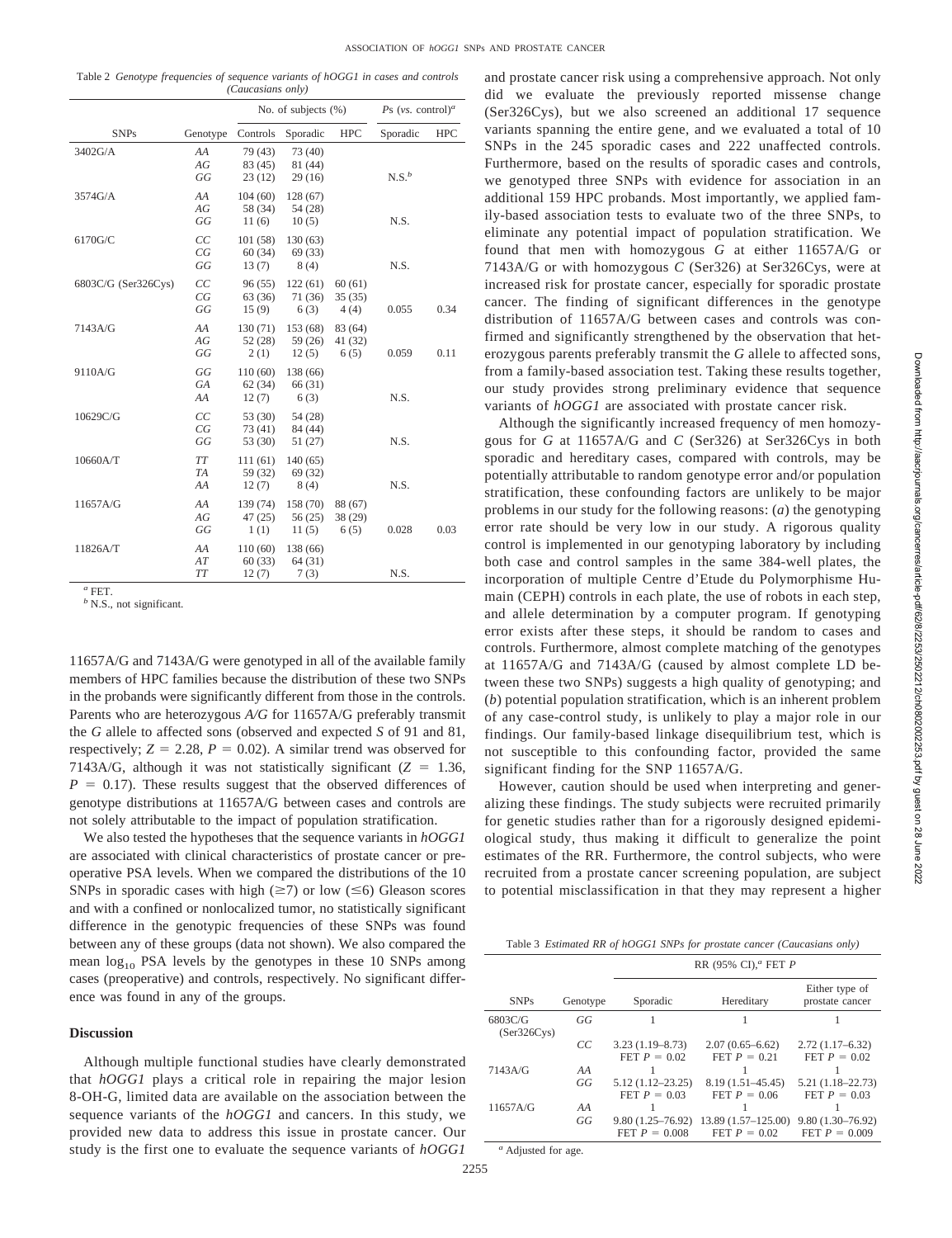risk population because of self-selection. This potential bias, however, is unlikely to be significant in our study, because very few of the 182 personally interviewed controls reported a positive family history (defined as an affected father and/or brothers). In addition, all of the control subjects were found to have normal DRE and PSA results at the time of screening. Lastly, we cannot rule out the impact of random sampling variation as a potential reason for our significant findings, especially when considering the low frequency of *GG* homozygotes for 11657A/G. Although we observed a higher frequency of *GG* homozygotes for 11657A/G and *CC* for Ser325Cys in both sporadic cases and hereditary cases, they were both compared with a single control group. Although replication of these findings in independent studies can definitively address this issue, the similar results observed in our family-based association study alleviate this concern substantially.

Although our results on the SNP Ser326Cys are unexpected, they are still consistent with the results from functional and epidemiological studies. The exact repair function associated with this sequence variant is unknown. Whereas Kohno *et al.* (3) demonstrated that the *Cys326* allele was about 7-fold less capable of complementing a repair deficient strain than the *Ser326* allele in an *in vitro* functional complementation assay, Dherin *et al.* (4) did not observe significant differences in *OGG1* activity of OGG1 glutathione *S*-transferase (GST) fusion proteins *in vitro*. A recent study by Janssen *et al.* (17) found that DNA repair activity of *OGG1* in human lymphocytes is not dependent on the Ser326Cys variant. Furthermore, the repair activity associated with this sequence variant *in vivo* in normal human cells is not known.

Paralleling the results of the functional studies, the results from epidemiological studies on the association between this sequence variant and cancer risk are inconclusive. The sequence variant Ser326Cys in germ-line DNA has been studied in several lung, esophageal, and gastric cancer populations. Two observations can be summarized from these studies: (*a*) although inconclusive, there is evidence that this sequence variant may be associated with susceptibility to several different cancers. For lung cancer, Sugimura *et al.* (9) found that individuals homozygous for *G* (Cys326) were at significantly increased risk for lung squamous cell carcinoma and nonadenocarcinoma in a Japanese population. However, two other studies did not confirm this association (3, 7). In the German population, Wikman *et al.* (7) found a higher proportion of *CC* homozygotes (Ser326) among lung cancer patients (64.8%) than in the controls (57.1%). It is worth noting that the frequency of *CC* homozygotes (Ser326) in the cases and controls of Wikman's study (7) are similar to what we observed in our prostate cancer cases (61.3%) and controls (55.2%), respectively. For esophageal cancer, Xing *et al.* (10) found that *GG* (Cys326) homozygotes were at significantly increased risk for developing esophageal squamous cell carcinoma in a Chinese population; and (*b*) there are significant differences in the genotype distribution between different races and ethnicities. The proportion of homozygous *C* (Ser326) individuals is highest in Melanesians (74.5%), Hungarians (63.7%), and Germans (57.1%), lower in Australian Caucasians (39.9%), Japanese (27.7%), and Micronesians (25.8%), and lowest in Chinese (12%; Refs. 7, 9). With the limited sample in our study, we observed 13 *CC* homozygotes out of 15 controls among African Americans. Interestingly, the proportions of the homozygous *C* (Ser326) are coincident with the different prevalence rates of prostate cancer in these populations. Furthermore, from these limited data, it seems that Ser326 confers risk to cancer in Caucasian populations and Cys326 confers risk to cancer in Asian populations.

some unknown sequence variants were not evaluated. This is especially true among the HPC cases, because only three SNPs were evaluated. However, we genotyped 10 SNPs across this gene, and there is significant pair-wise LD in all of the SNPs. Therefore, it is reasonable to expect that any increased prostate cancer risk caused by unknown sequence variants across *hOGG1* would most likely be reflected indirectly by at least one of the genotyped SNPs. However, we recognize that sequencing the entire gene and promoter region offers a definitive approach to identifying all of the important sequence variants, independent of the limitations of genotyping.

The stronger association of *hOGG1* SNPs observed in sporadic cases, compared with hereditary cases, was an unexpected finding. Although we can hypothesize that these are low-penetrance sequence variants, this assumption alone is not a sufficient explanation, because we would expect to observe at least similar risk to sporadic and hereditary prostate cancer if the inherited sequence variants confer any risk. Therefore, we think that at least two additional factors may contribute to this finding. First, competing high-penetrance genes may account for a significant proportion of the hereditary prostate cancer cases, such that the contribution of a low-penetrance gene, such as *hOGG1*, is relatively small in hereditary prostate cancer. The second contributing factor may be the unequal statistical power provided by the relatively small sample size of hereditary prostate cancer probands included in our study  $(n = 133, \text{Caucasians})$ , compared with sporadic cases  $(n = 229)$ .

In summary, our study provides evidence for an association between sequence variants of *hOGG1* and prostate cancer risk. Considering the importance of this gene and the complexities of the available results, we conclude that additional epidemiological and functional studies are warranted not only in prostate cancer but also in other cancers.

#### **Acknowledgments**

We thank all of the subjects who participated in this study.

## **References**

2256

- 1. Boiteux, S. and Radicella, J. P. The human *OGG1* gene: structure, functions, and its implication in the process of carcinogenesis. Arch. Biochem. Biophys., *377:* 1–8, 2000.
- 2. Greenblatt, M. S., Bennett, W. P., Hollstein, M., and Harris, C. C. Mutations in the *p53* tumor suppressor gene: clues to cancer etiology and molecular pathogenesis. Cancer Res., *54:* 4855–4878, 1994.
- 3. Kohno, T., Shinmura, K., Tosaka, M., Tani, M., Kim, S. R., Sugimura, H., Nohmi, T., Kasai, H., and Yokota, J. Genetic polymorphisms and alternative splicing of the *hOGG1* gene, that is involved in the repair of 8-hydroxyguanine in damaged DNA. Oncogene, *16:* 3219–3225, 1998.
- 4. Dherin, C., Radicella, J. P., Dizdaroglu, M., and Boiteux, S. Excision of oxidatively damaged DNA bases by the human  $\alpha$ -hOgg1 protein and the polymorphic  $\alpha$ hOgg1(Ser326Cys) protein which is frequently found in human populations. Nucleic Acids Res., *27:* 4001–4007, 1999.
- 5. Audebert, M., Radicella, J. P., and Dizdaroglu, M. Effect of single mutations in the *OGG1* gene found in human tumors on the substrate specificity of the Ogg1 protein. Nucleic Acids Res., *28:* 2672–2678, 2000.
- 6. Hardie, L. J., Briggs, J. A., Davidson, L. A., Allan, J. M., King, R. F., Williams, G. I., and Wild, C. P. The effect of *hOGG1* and glutathione peroxidase I genotypes and 3p chromosomal loss on 8-hydroxydeoxyguanosine levels in lung cancer. Carcinogenesis (Lond.), *21:* 167–172, 2000.
- 7. Wikman, H., Risch, A., Klimek, F., Schmezer, P., Spiegelhalder, B., Dienemann, H., Kayser, K., Schulz, V., Drings, P., and Bartsch, H. *hOGG1* polymorphism and loss of heterozygosity (LOH): significance for lung cancer susceptibility in a caucasian population. Int. J. Cancer, *88:* 932–937, 2000.
- 8. Hanaoka, T., Sugimurabf, H., Nagura, K., Ihara, M., Li, X. J., Hamada, G. S., Nishimoto, I., Kowalski, L. P., Yokota, J., and Tsugane, S. *hOGG1* exon7 polymorphism and gastric cancer in case-control studies of Japanese Brazilians and non-Japanese Brazilians. Cancer Lett., *170:* 53–61, 2001.
- 9. Sugimura, H., Kohno, T., Wakai, K., Nagura, K., Genka, K., Igarashi, H., Morris, B. J., Baba, S., Ohno, Y., Gao, C., Li, Z., Wang, J., Takezaki, T., Tajima, K., Varga, T., Sawaguchi, T., Lum, J. K., Martinson, J. J., Tsugane, S., Iwamasa, T., Shinmura, K., and Yokota, J. *hOGG1* Ser326Cys polymorphism and lung cancer susceptibility. Cancer Epidemiol. Biomark. Prev., *8:* 669–674, 1999.

Another potential limitation of this study is the possibility that